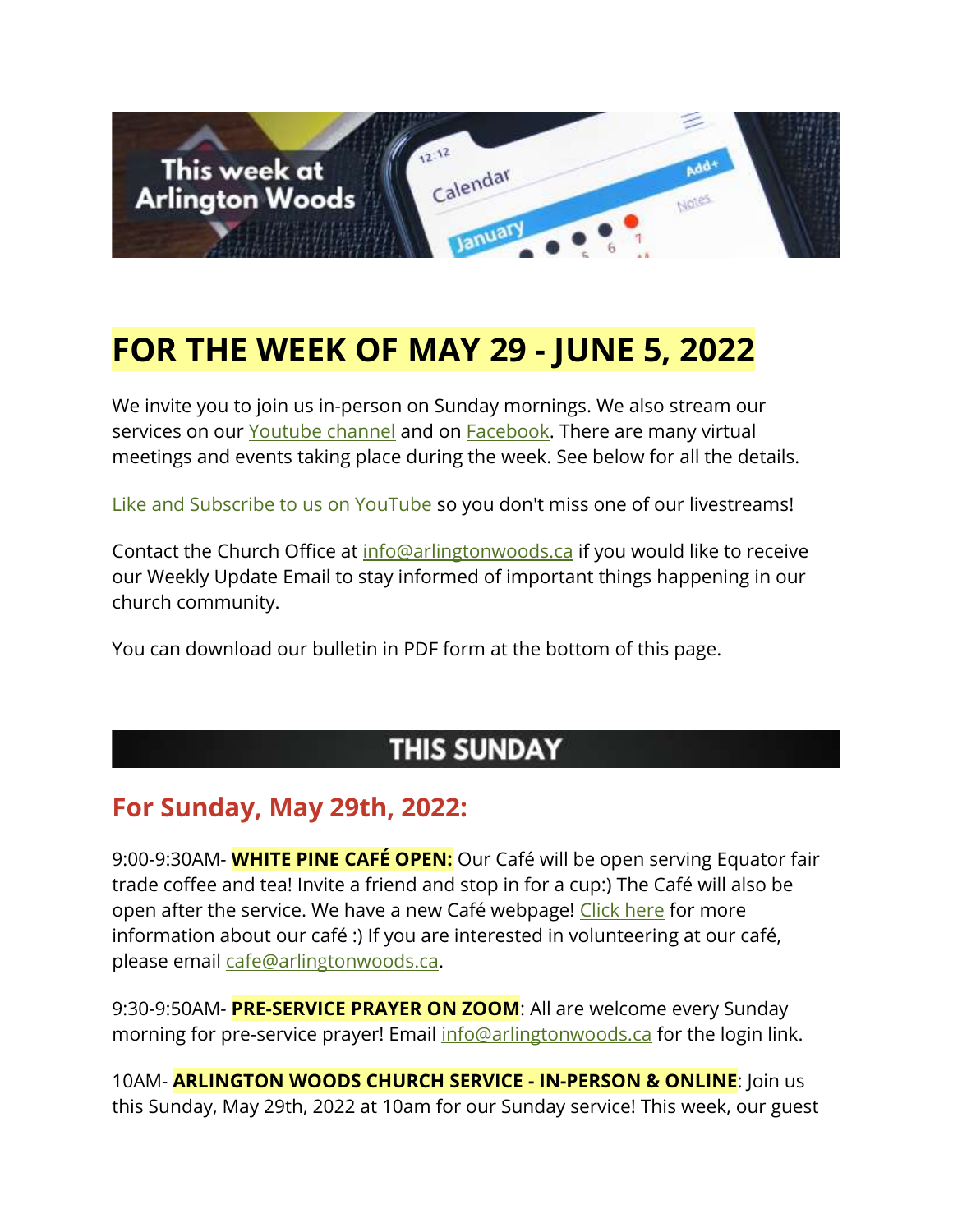speaker Pastor Grant Wolfe of Launch Point is going to point to what is at the heart of the Bible and explain the "one thing that is EVERYTHING!"

To connect to our livestream service, [click here.](https://www.youtube.com/channel/UCN0jh5__-PL-Mpw_3v-4lMg)

For more information on what in-person services look like visit arlingtonwoods.ca/ [covid19](https://arlingtonwoods.ca/covid19.php) (registration is no longer required!).

KIDZONE is our Sunday morning kids program for kids grades JK-6. For more information, please visit <https://arlingtonwoods.ca/kids.php>

Follow along to the Sunday Message with our YouVersion Notes! Click here to view [the notes for this Sunday!](http://bible.com/events/48897281)

If you missed the message from last Sunday, [view the livestream](https://www.youtube.com/channel/UCN0jh5__-PL-Mpw_3v-4lMg) service here

#### **MONDAY**

8:30-11:30AM- **WHITE PINE CAFÉ OPEN:** Our Café will be open serving Equator fair trade coffee and tea! Invite a friend and stop in for a cup:) We have a new Café webpage! [Click here](https://arlingtonwoods.ca/cafe.php) for more information about our café :) If you are interested in volunteering at our café, please email [cafe@arlingtonwoods.ca.](mailto:cafe@arlingtonwoods.ca)

7:00-9:00PM- **POTTER'S SMALL GROUP ON ZOOM**, meets every Monday, open to all, currently studying "Daniel - Spiritual living in a secular world", a Lifeguide bible study by Douglas Connelly. New members welcome!

7:00-8:00PM- **VIRTUAL PRAYER MEETING ON ZOOM**, special focus on Canada and our leaders, email [info@arlingtonwoods.ca](mailto:info@arlingtonwoods.ca) for the login link.

### **TUESDAY**

9:30-11:00AM- **VAN DYK SMALL GROUP ON ZOOM**, is studying Paul's first letter to Timothy. New members are welcome!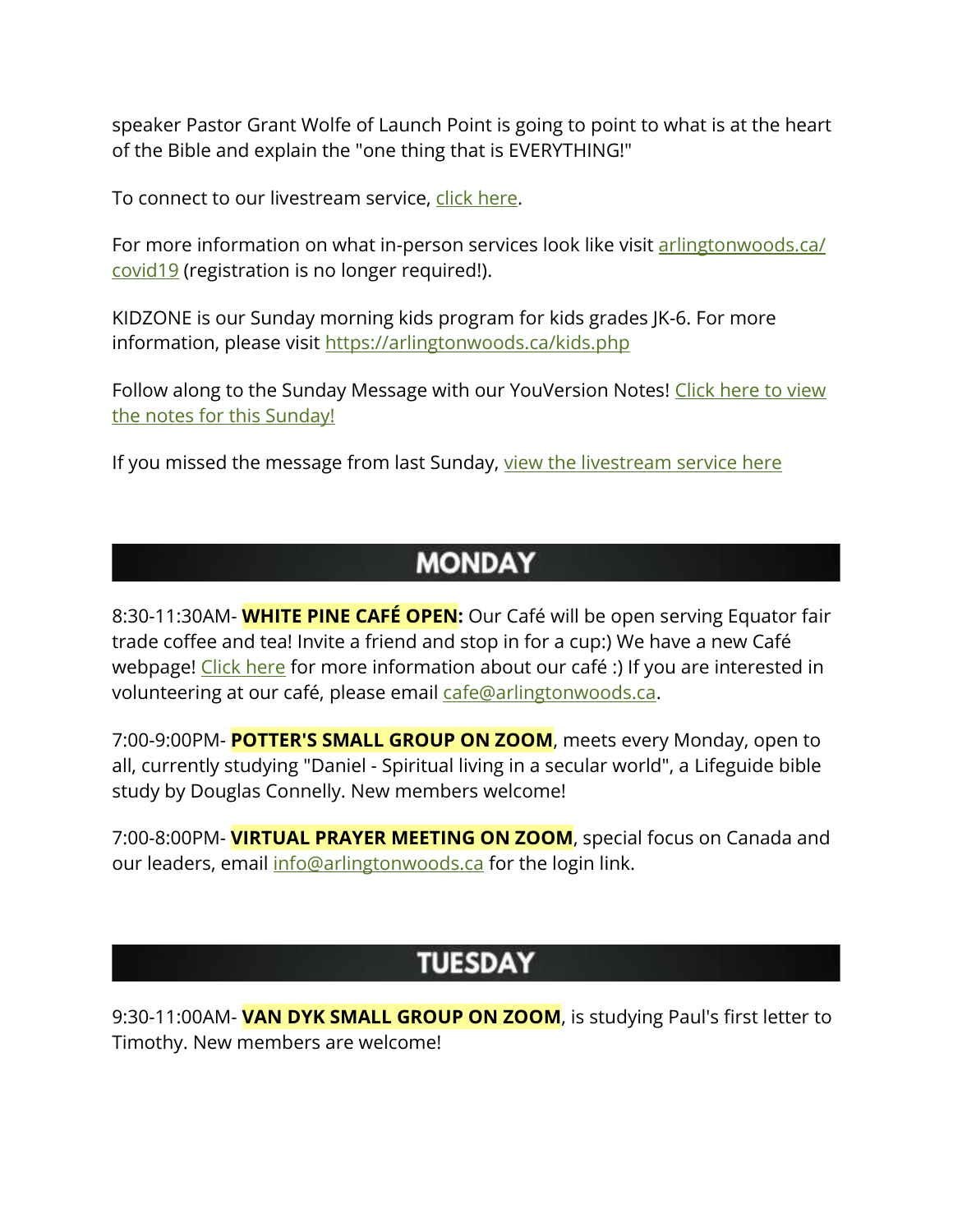7:00-8:30PM- **VIRTUAL PRAYER MEETING ON ZOOM**, special focus on Young Adults, email [info@arlingtonwoods.ca](mailto:info@arlingtonwoods.ca) for the login link.

#### **WEDNESDAY**

9:30-11:00AM- **WOMEN'S SMALL GROUP ON ZOOM**, studying "The Sermon on the Mount" by John Stott. All ladies welcome!

## **THURSDAY**

7:00-9:00PM- **MCCLUNG SMALL GROUP ON ZOOM**, currently studying the book of Romans.

7:00-8:00PM- **VIRTUAL PRAYER MEETING ON ZOOM**, special focus on Pastors and church leaders, email [info@arlingtonwoods.ca](mailto:info@arlingtonwoods.ca) for the login link.

## **FRIDAY**

6:30-7:00PM- **CATALYST YOUTH** drop-in time and worship band practice in the Creekside Room.

7:00-9:00PM- **CATALYST YOUTH** (for teens grades 6-12) is meeting in the Creekside Room! Each week features fun group games, worship, a Bible-based talk, discussion, and a chance to connect with each other. Parents can pick-up their kids from the Creekside parking lot door. For more info visit [www.arlingtonwoods.ca/teens.](https://arlingtonwoods.ca/teens.php)

# **SATURDAY**

No events scheduled!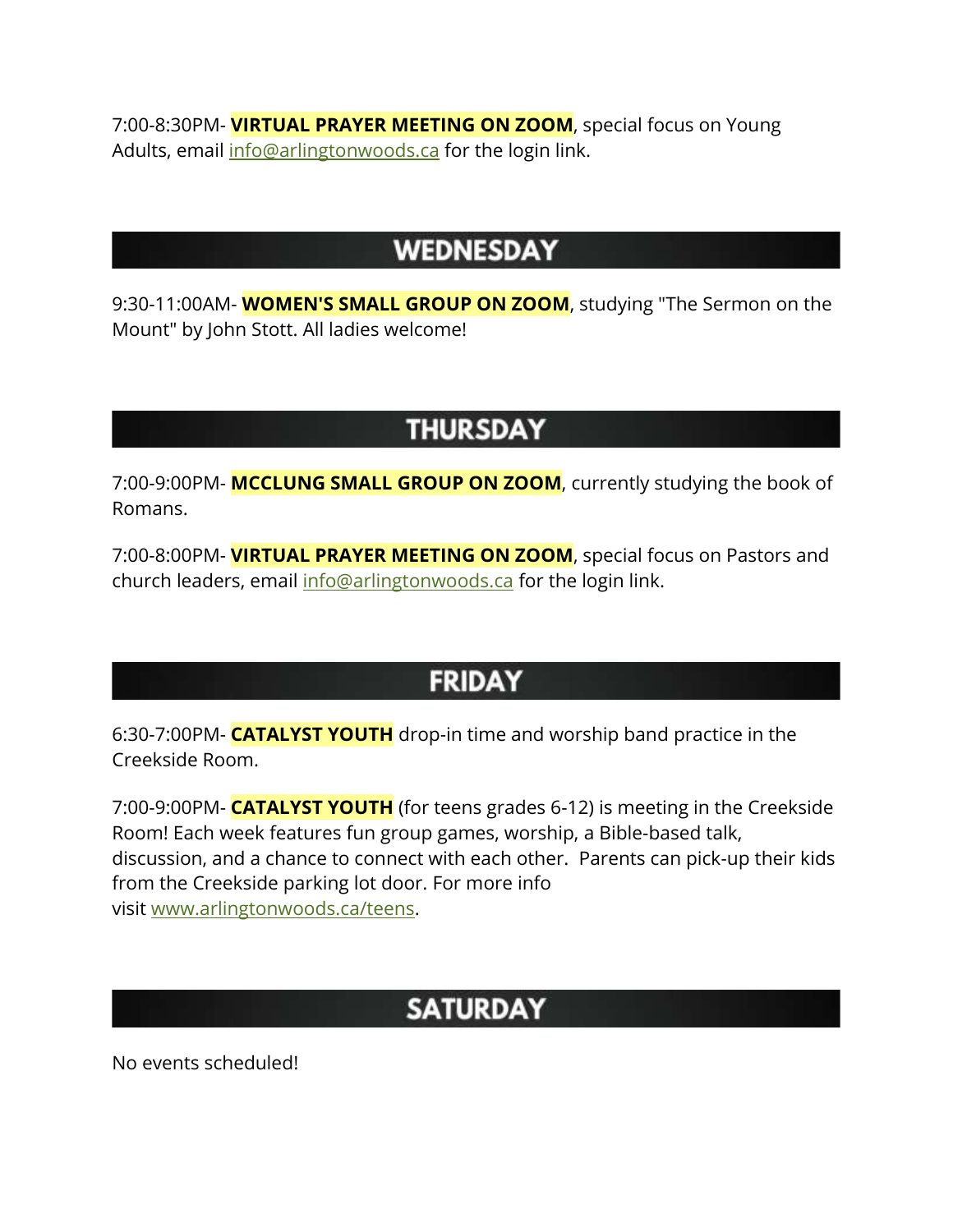## **NEXT SUNDAY**

#### **For Sunday, June 5th, 2022:**

9:30-9:50AM- **PRE-SERVICE PRAYER ON ZOOM**: All are welcome every Sunday morning for pre-service prayer! Email [info@arlingtonwoods.ca](mailto:info@arlingtonwoods.ca) for the login link.

10AM- **ARLINGTON WOODS CHURCH SERVICE - IN-PERSON & ONLINE**: Join us this Sunday at 10am for our Service! For more information on in-person services, [click here.](https://arlingtonwoods.ca/covid19.php) If you're connecting online, subscribe to our [Youtube Channel!](http://www.youtube.com/ArlingtonWoodsChurch)

For more information on what in-person services look like visit arlingtonwoods.ca/ [covid19.](https://arlingtonwoods.ca/covid19.php) Connect or subscribe to our YouTube channel at www.youtube.com/ [arlingtonwoodschurch](https://www.youtube.com/arlingtonwoodschurch?fbclid=IwAR1K03d9v3OMa1Bqo2xqkwUEbYKvPn60o0X0P74EyVl8ju-MWi7a3_oXTqY) for the online service.

**DISCOVERY LUNCHEON:** Newcomers are invited to stay after church for a lunch to get to know Arlington Woods Church better. Please [Click here to RSVP](http://www.arlingtonwoods.ca/lunch) by Sunday May 29th if you are able to join us.

# **COMING EVENTS**

Stay tuned for upcoming events!

# **CHURCH NEWS & INFORMATION**

**1. Summer Jobs -** Two positions available: Family Ministries Assistant and Creative Arts in Worship Assistant! Now accepting applications, [click here](https://arlingtonwoods.ca/employment.php) for more information.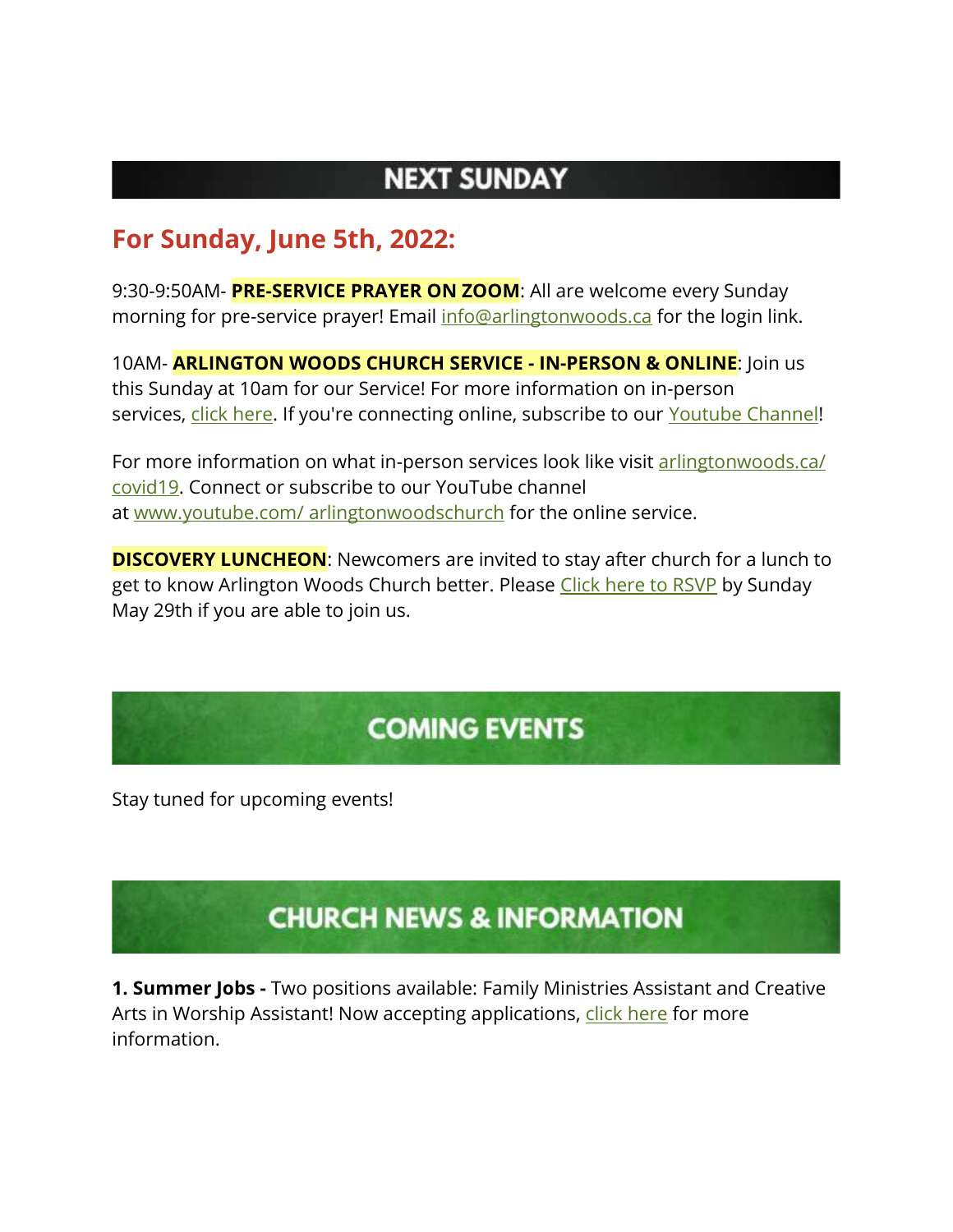**2. Kesselring Scholarship** - If you are interested, please fill out [the application.](https://arlingtonwoods.ca/photos/custom/PDF/Patrick%20Kesselring%20Scholarship.pdf) Applicants must have attended Arlington Woods Church for *two years* and be *entering or already enrolled* in a post-secondary institution. Please submit completed applications to **[Pastor Lynda](mailto:lynda@arlingtonwoods.ca)** by **May 29th**!

**3. Membership -** If you are interested in becoming a member at Arlington Woods Church, please email the Church Office, [info@arlingtonwoods.ca.](mailto:info@arlingtonwoods.ca)

**4. Donations Update -** Donations received by cash or cheque will be processed by the tellers in the middle and at the end of the month. We continue to process Pre-Authorized Auto Debit, Online and Credit Card donations weekly, based on the timing of the donation. Visit the church

website <https://arlingtonwoods.ca/donate> for donate options. Thank you for your continued financial support. If you have any questions, please contact the Head Teller at [giving@arlingtonwoods.ca.](mailto:giving@arlingtonwoods.ca)

**5. Small Groups -** Would you like to join a small group at Arlington Woods? Do you have questions about what groups are offered? Please contact [groups@arlingtonwoods.ca!](mailto:groups@arlingtonwoods.ca)

**6. FAMSAC Donations -** We so appreciate all that FAMSAC does for our community! They are in need of certain items, especially due not being able to collect items during COVID. Therefore, we are bringing back our FAMSAC Bin! It is located in the Coat Room (in the Foyer). We are thankful for your contributions!

Items needed: School snacks (fruit cups//juice boxes/no nut granola bars), Baked Beans (no pork), Canned Pasta (eg. Chef Boyardee, etc.), Canned Fruit, Canned Ham, Canned Chicken, Jam, Cereal, Juice (family size), Cookies, Cooking Oil, Condiments (eg. Ketchup/mustard/mayo)

**7. Alpha** – Watch for Alpha coming back this Fall!

## **COMMUNITY NEWS & EVENTS**

**1. Respond Ottawa** - Many local agencies (foodbanks, community houses, innercity missions) are running low on essential items due to the effect of the pandemic on their normal collection abilities. The number of requests has actually more than